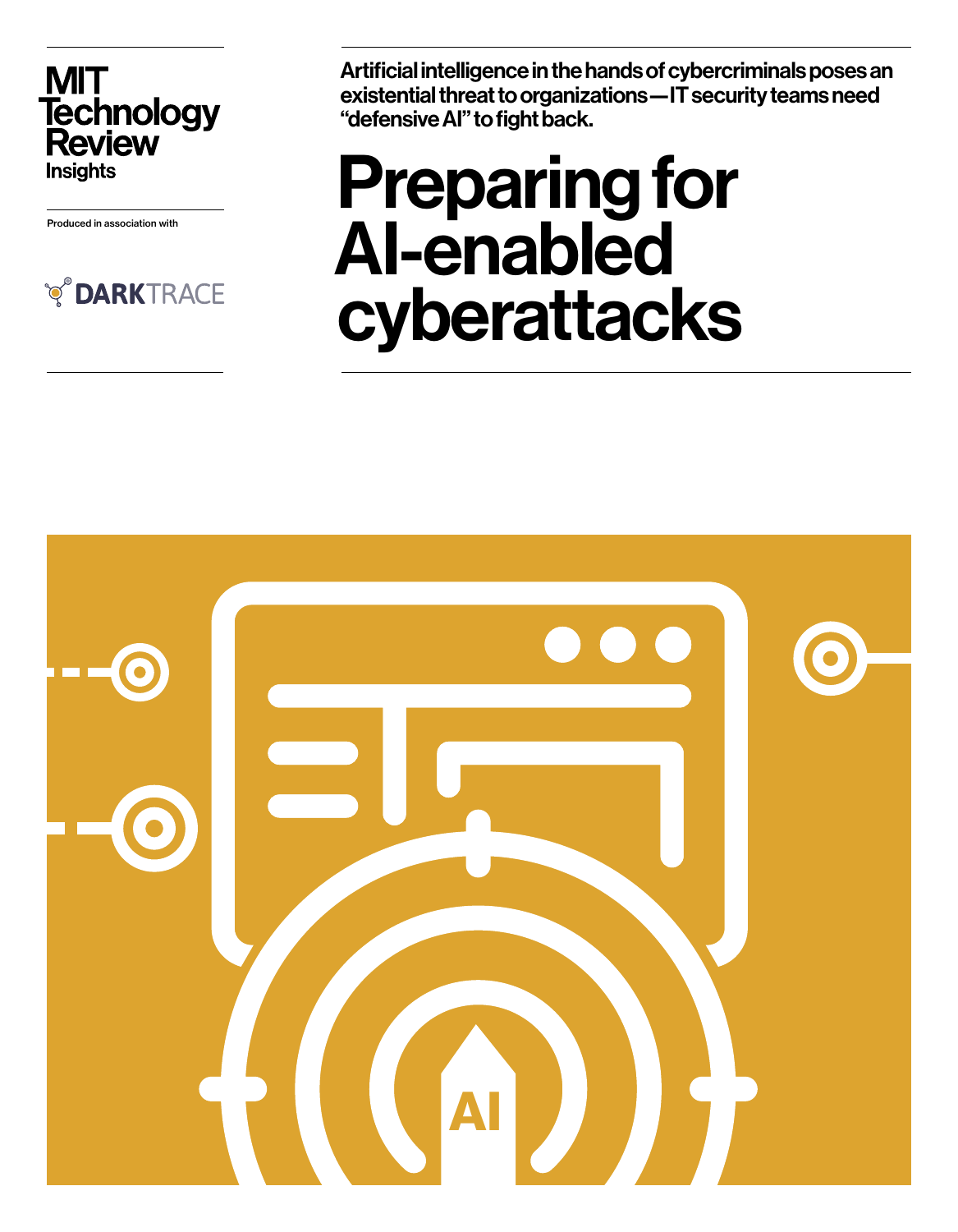yberattacks continue to grow in prevalence<br>
and sophistication. With the ability to<br>
disrupt business operations, wipe out<br>
critical data, and cause reputational<br>
damage, they pose an existential threat to<br>
businesses, cri and sophistication. With the ability to disrupt business operations, wipe out critical data, and cause reputational damage, they pose an existential threat to new wave of attacks is outsmarting and outpacing humans, and even starting to incorporate artificial intelligence (AI). What's known as "offensive AI" will enable cybercriminals to direct targeted attacks at unprecedented speed and scale while flying under the radar of traditional, rule-based detection tools.

Some of the world's largest and most trusted organizations have already fallen victim to damaging cyberattacks, undermining their ability to safeguard critical data. With offensive AI on the horizon, organizations need to adopt new defenses to fight back: the battle of algorithms has begun.

MIT Technology Review Insights, in association with AI cybersecurity company Darktrace, surveyed more than 300 C-level executives, directors, and managers worldwide to understand how they're addressing the cyberthreats they're up against—and how to use AI to help fight against them.

### Key takeaways

2

3

1

Cybercriminals are turning to artificial intelligence (AI) to scale up their attacks and evade detection.

According to a global survey, more than half of business leaders say security strategies based on human-led responses to fast-moving attacks are failing. Nearly all have begun to bolster their defenses in preparation for AI-enabled attacks.

To keep up with evolving cybercriminal innovation, "defensive AI" uses self-learning algorithms to understand normal patterns of user, device, and system behavior in an organization and detect unusual activity without relying on historical attack data.

As it is, 60% of respondents report that human-driven responses to cyberattacks are failing to keep up with automated attacks, and as organizations gear up for a greater challenge, more sophisticated technologies are critical. In fact, an overwhelming majority of respondents—96%—report they've already begun to guard against AI-powered attacks, with some enabling AI defenses.

### About this report

Based on a combination of survey-based market research and in-depth executive interviews, this report explores organizations' biggest cybersecurity concerns and how they are adopting artificial intelligence (AI) in preparation to find and repel AI-enabled cyberattacks. It is sponsored by Darktrace, and the views expressed within are those of MIT Technology Review Insights, which is editorially independent.

- From December 2020 to January 2021, MIT Technology Review Insights surveyed 309 senior global business leaders—60% of whom are C-level executives or directors.
- Survey respondents are global, with 48% from North America; 36% from Europe, the Middle East, and Africa; 11% from Asia-Pacific; and 5% from Latin America.
- Respondents work in more than a dozen industries: IT and telecommunications, at 31%, represented the largest response group, followed by manufacturing (13%) and financial services (12%).
- Respondents were asked to evaluate how they are preparing for AI-powered cyberattacks.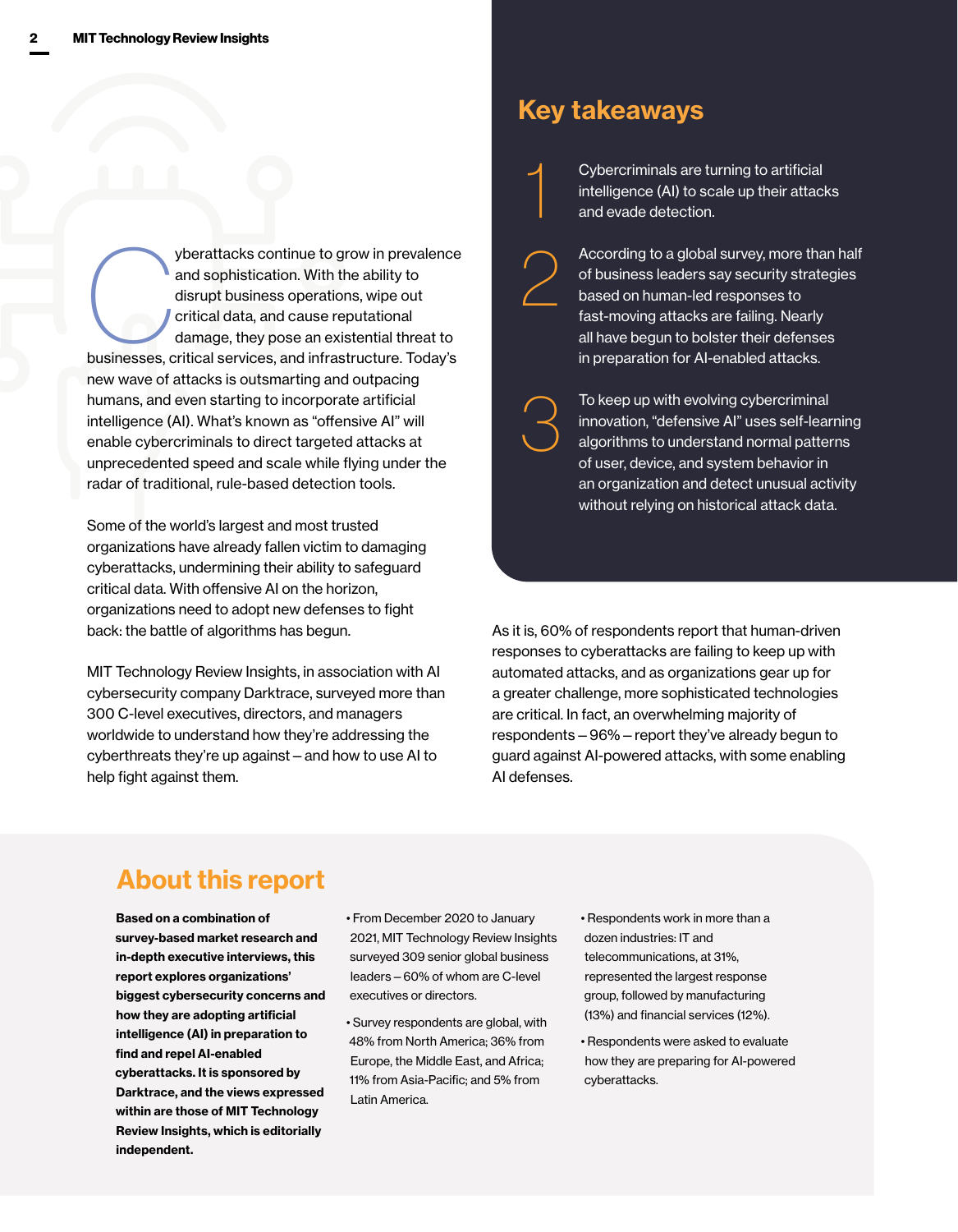

## 60% of respondents report that human-driven responses are failing to keep up with automated attacks.

Offensive AI cyberattacks are daunting, and the technology is fast and smart. Consider [deepfakes, one](https://www.technologyreview.com/2020/09/29/1009098/ai-deepfake-putin-kim-jong-un-us-election/)  [type of weaponized AI tool,](https://www.technologyreview.com/2020/09/29/1009098/ai-deepfake-putin-kim-jong-un-us-election/) which are fabricated images or videos depicting scenes or people that were never present, or even existed.

In January 2020, th[e](https://www.wsj.com/articles/fbi-warns-deepfakes-might-become-indistinguishable-from-reality-11) FBI warned that deepfake technology had already reached the point where artificial personas could be created that [could pass biometric tests.](https://www.wsj.com/articles/fbi-warns-deepfakes-might-become-indistinguishable-from-reality-11579257004) At the rate that AI neural networks are evolving, an FBI official said at the time, national security could be undermined by high-definition, fake videos created t[o](https://www.creativebloq.com/features/) [mimic public](https://www.creativebloq.com/features/deepfake-examples)  [figures](https://www.creativebloq.com/features/deepfake-examples) so that they appear to be saying whatever words the video creators put in their manipulated mouths.

This is just one example of the technology being used for nefarious purposes. AI could, at some point, conduct cyberattacks autonomously, disguising their operations and blending in with regular activity. The technology is out there for anyone to use, including threat actors.

Offensive AI risks and developments in the cyberthreat landscape are redefining enterprise security, as humans already struggle to keep pace with advanced attacks. In particular, survey respondents reported that email and phishing attacks cause them the most angst, with nearly three quarters reporting that email threats are the most worrisome (see Figure 1). That breaks down to 40% of respondents who report finding email and phishing attacks "very concerning," while 34% call them "somewhat concerning." It's not surprising, as [94% of detected](https://info.phishlabs.com/blog/phishing-number-1-data-breaches-lessons-verizon)  [malware](https://info.phishlabs.com/blog/phishing-number-1-data-breaches-lessons-verizon) is still delivered by email. The traditional methods of stopping email-delivered threats rely on historical indicators—namely, previously seen attacks—as well as the ability of the recipient to spot the signs, both of which can be bypassed by sophisticated phishing incursions.

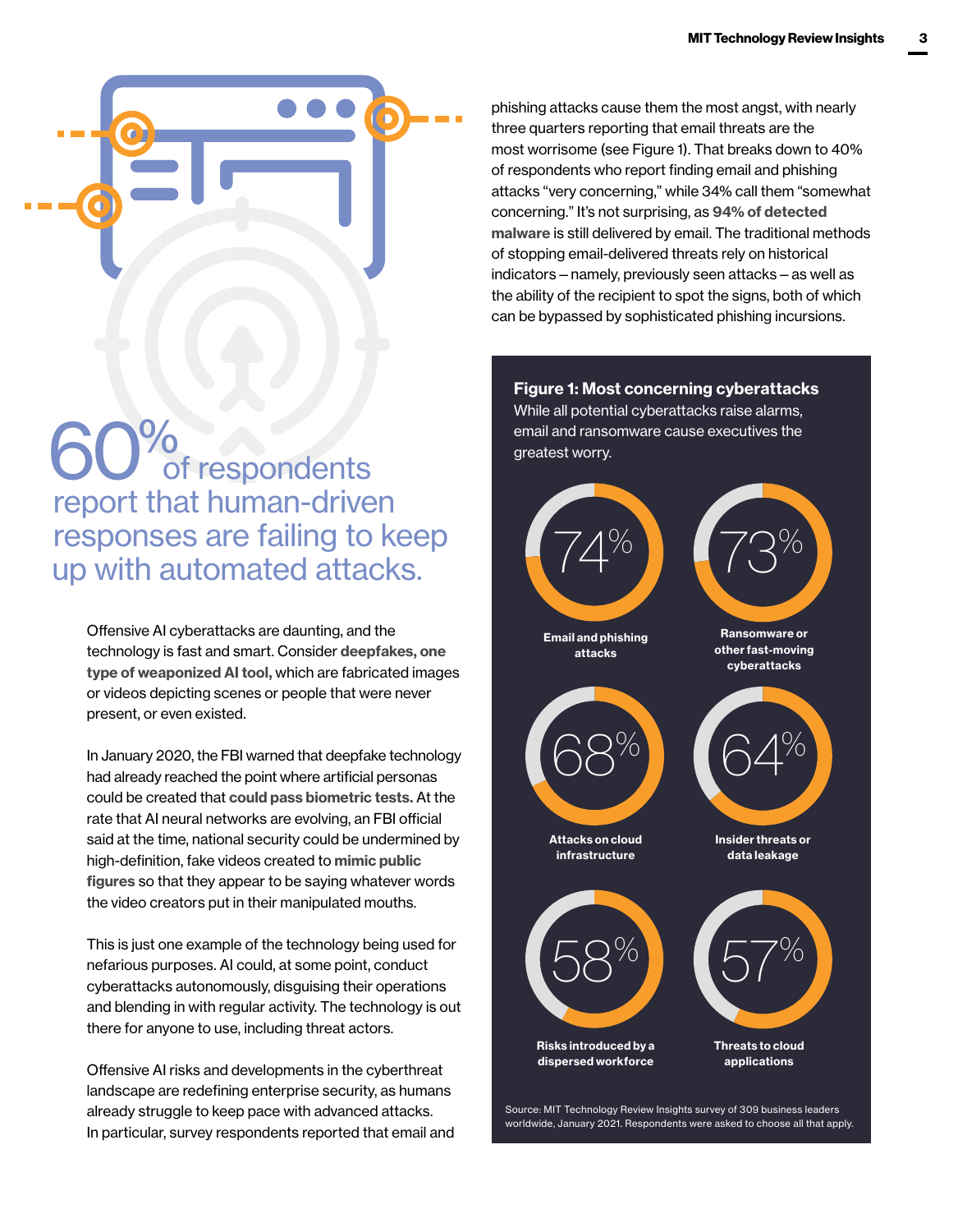

"The bad guys know that everybody relies on remote work. If you get hit now, and you can't provide remote access to your employees anymore, it's game over."

Max Heinemeyer, Director of Threat Hunting, Darktrace

When offensive AI is thrown into the mix, "fake email" will be almost indistinguishable from genuine communications from trusted contacts.

#### How attackers exploit the headlines

The coronavirus pandemic presented a lucrative opportunity for cybercriminals. Email attackers in particular followed a long-established pattern: take advantage of the headlines of the day—along with the fear, uncertainty, greed, and curiosity they incite—to lure victims in what has become known as "fearware" attacks. With employees working remotely, without the security protocols of the office in place, organizations saw successful phishing attempts skyrocket. Max Heinemeyer, director of threat hunting for Darktrace, notes that when the pandemic hit, his team saw an immediate evolution of phishing emails. "We saw a lot of emails saying things like, 'Click here to see which people in your area are infected,'" he says. When offices and universities started reopening last year, new scams emerged in lockstep, with emails offering

#### Figure 2: Challenges of responding to AI attacks

Surveyed business leaders indicate that automated cyberattacks threaten to overwhelm the ability of managerial response and current tools.



"cheap or free covid-19 cleaning programs and tests," says Heinemeyer.

There has also been an increase in ransomware, which has coincided with the surge in remote and hybrid work environments. "The bad guys know that now that everybody relies on remote work. If you get hit now, and you can't provide remote access to your employees anymore, it's game over," he says. "Whereas maybe a year ago, people could still come into work, could work offline more, but it hurts much more now. And we see that the criminals have started to exploit that."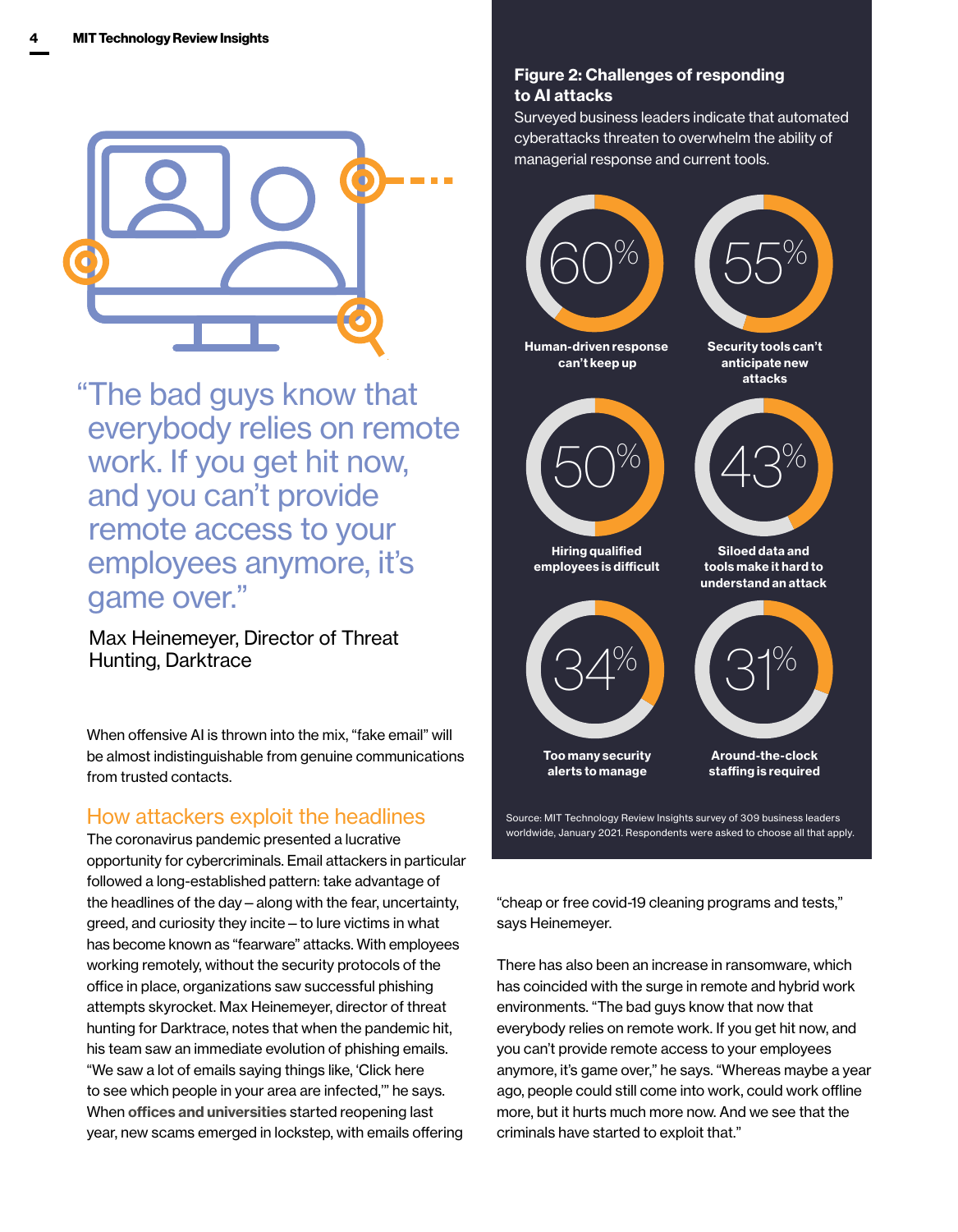

Cybercriminals are lightning-fast in their attacks, and their dwell time the length of time they have free reign before their missions are complete is [shrinking to hours rather than days](https://www.sans.org/webcasts/shrinking-attack-dwell-times-phishing-case-study-demo-105490).

What's the common theme? Change, rapid change, and—in the case of the global shift to working from home complexity. And that illustrates the problem with traditional cybersecurity, which relies on traditional, signature-based approaches: static defenses aren't very good at adapting to change. Those approaches extrapolate from yesterday's attacks to determine what tomorrow's will look like. "How could you anticipate tomorrow's phishing wave? It just doesn't work," Heinemeyer says.

#### Offensive AI: Not a human-scale problem

Already, cyberattacks are proving to be too fast and too furious for humans and first-generation tools to keep up with, as they struggle to protect data and other assets. The limitations of traditional security tools were made clear once again in December 2020, when a campaign attributed to Russian intelligence groups [infiltrated some](https://www.cbsnews.com/news/solarwinds-hack-russia-cyberattack-60-minutes-2021-02-14/)  [of the world's most prominent organizations](https://www.cbsnews.com/news/solarwinds-hack-russia-cyberattack-60-minutes-2021-02-14/)—including branches of the United States government and Fortune 500 companies—through their software supply chains. Public health and safety are also at risk—hackers recently attempted to disrupt the [supply of coronavirus](https://www.computerweekly.com/news/252493091/Covid-19-vaccine-supply-chain-attacked-by-unknown-nation-state)  [vaccines.](https://www.computerweekly.com/news/252493091/Covid-19-vaccine-supply-chain-attacked-by-unknown-nation-state) And in February 2021, hackers infiltrated the systems of a water facility in Oldsmar, Florida, trying to change the levels of chemicals in the [water supply to](https://www.cnn.com/2021/02/10/us/florida-water-poison-cyber/index.html)  [poisonous extremes.](https://www.cnn.com/2021/02/10/us/florida-water-poison-cyber/index.html)

According to survey respondents, companies worry that they have inadequate resources to quell threats. This was, in fact, respondents' biggest challenge: 60% reported that human-driven responses can't keep up with automated attacks (see Figure 2).

The IT skills gap is aggravated by increasing digital complexity, Heinemeyer says. It's not just that things are changing; it's that they're changing in an "increasingly

rapid and vicious threat landscape." Cybercriminals are lightning-fast in their attacks, and their dwell time the length of time in which attackers have free reign in an environment before their missions are complete—is [shrinking to hours](https://www.sans.org/webcasts/shrinking-attack-dwell-times-phishing-case-study-demo-105490) rather than days. Heinemeyer says cybersecurity teams are increasingly relying on AI to stop threats from escalating at the earliest signs of compromise, containing attacks even when they strike at night or on the weekend.

One organization that's embracing the use of AI in cybersecurity is McLaren Racing. In the world of professional car racing, speed isn't just important on the racetrack; it's also crucial when it comes to responding to fast-moving cyber threats. McLaren Racing's principal digital architect Edward Green gives an example: one Saturday afternoon on a race weekend, under intense pressure, the team simply did not have the time to assess whether every email might be a threat. "Everyone was moving very, very quickly," because "you've got a limited amount of time" to read and respond to data and then make adjustments. The quicker the team can access the data flowing from the race cars, the faster it might find an advantage over another team. The data flow on race days is at its peak, the perfect time for an impersonation attack—an email that attempts to impersonate a trusted sender and gain access to data or finances.

On this particular race weekend, McLaren Racing had recently deployed Darktrace's defensive-AI platform, and the technology was already learning what the data flow should look like on racing days. It spotted an email that was unusual in the normal patterns of activity for the sender, recipient, and wider organization—and locked the suspicious link inside the email, so anyone who tried to open it wouldn't have been able to click through to the link.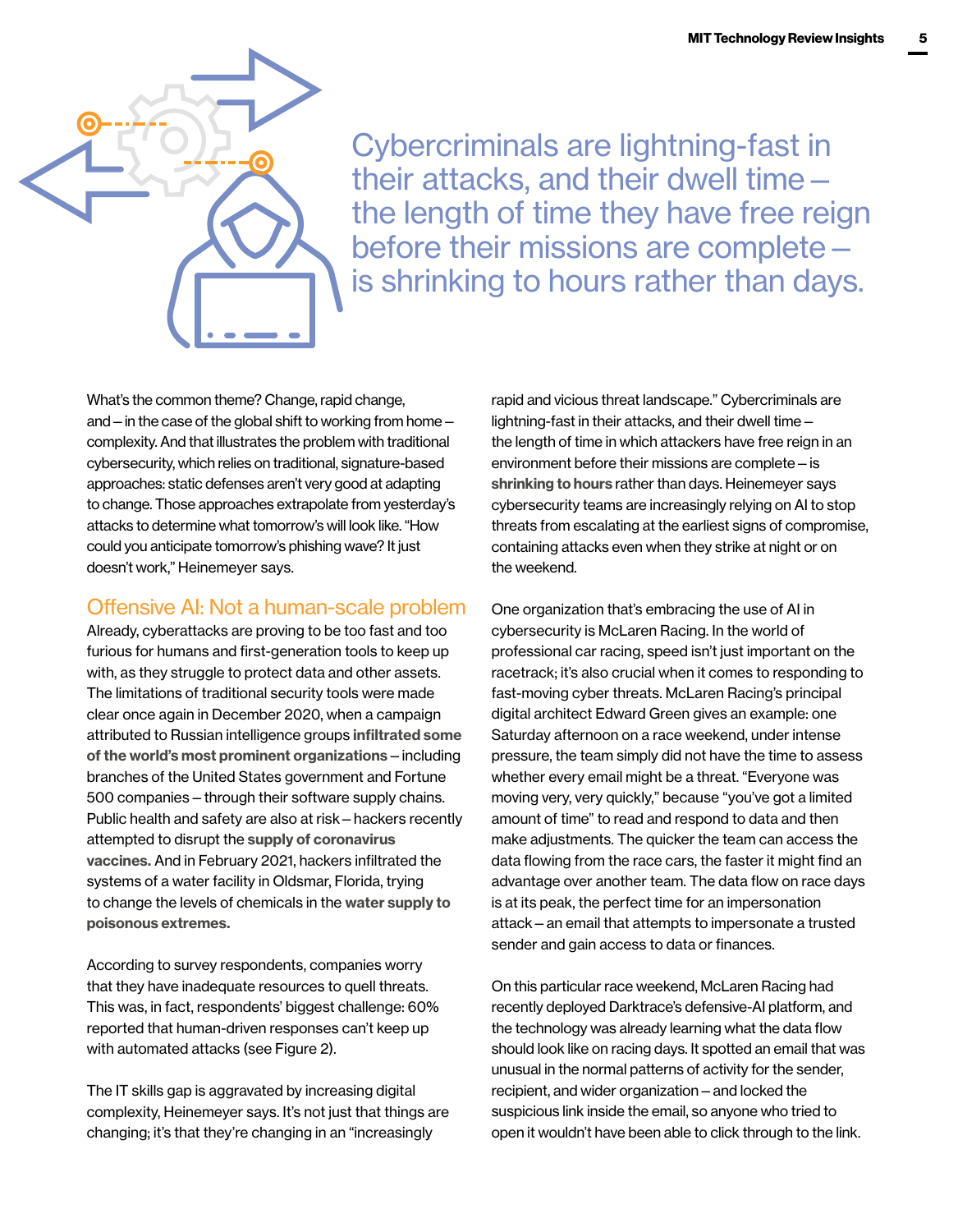

### "Increasingly sophisticated social engineering attempts meant that our employees continued to engage with these phishing and spoofing emails."

Edward Green, Principal Digital Architect, McLaren Racing

#### Regaining the upper hand with defensive AI

Many organizations are turning to defensive AI to fight fire with fire. Rather than relying on historical attacks to find new ones, defensive AI learns what's normal for an organization and can detect abnormal, potentially malicious activity as soon as it appears—even if it has never been seen before.

A year ago, before the pandemic and the issues of a remote workforce complicated the company's security operation, the technology team at McLaren Racing would encounter crude, brute-force password attacks that Green likened to "machine-gunning" of credentials sprayed across Microsoft 365 accounts. In such attacks known as "spray-and-pray"—hackers employ bots to

automatically try to log in to their targets' systems by using lists of user credentials stolen in other breaches.

But in the past year, these attacks have been tailored to focus on individuals, roles, or teams, Green says. "They're far more targeted," he says. "Attackers are impersonating employees, or they're going really smart, and embedding themselves inside these new, transformative digital processes," such as signing a convincingly forged document or joining conference calls.

Spear phishing—or sending emails to specific targets is getting more refined and is the big challenge for his team, Green says. Email attacks targeting users have sought to solicit fraudulent payments or access intellectual property. "Increasingly sophisticated social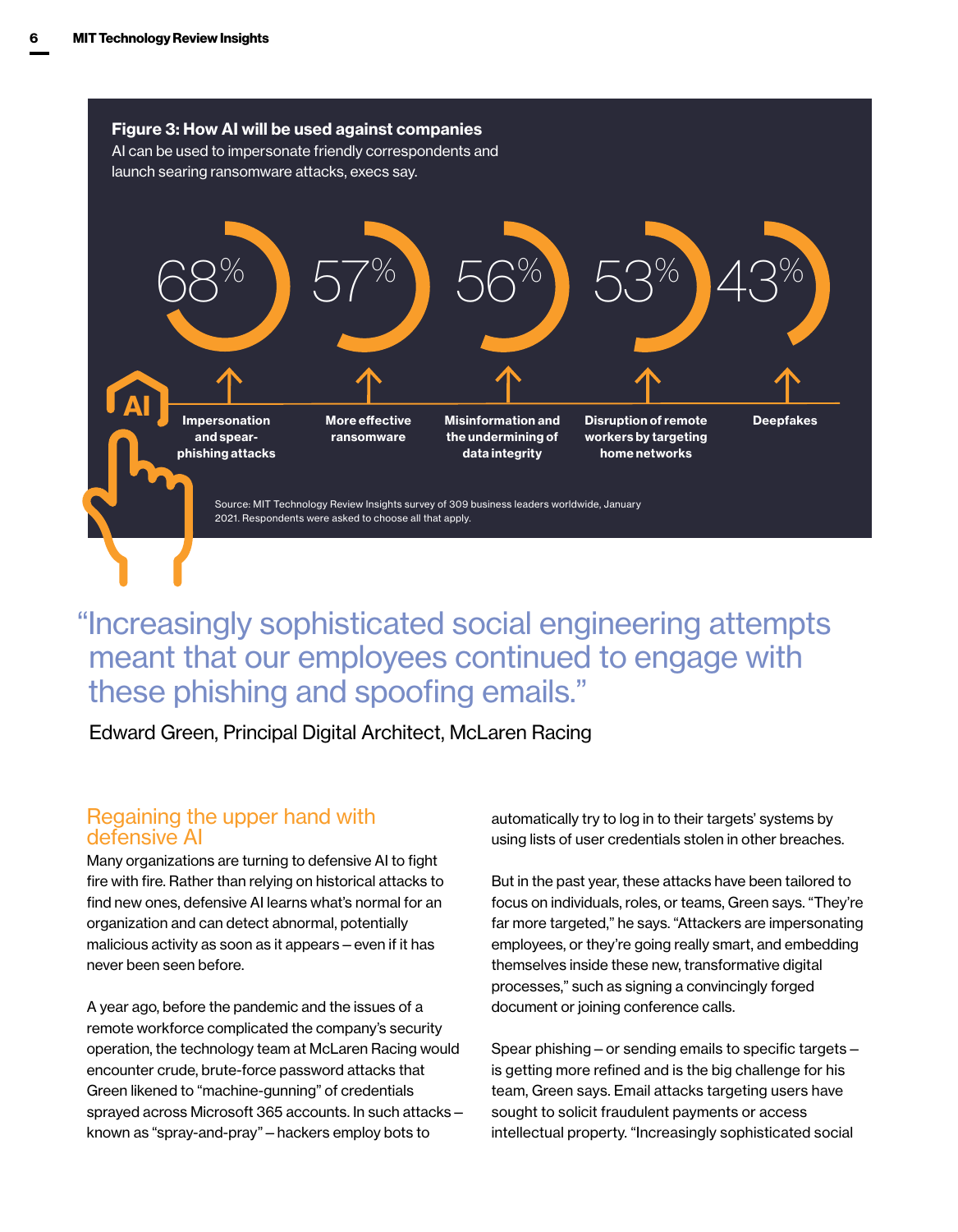

Thousands of organizations rely on AI to react to a fast-developing cybersecurity incident, whether or not their security teams are in the office.

engineering attempts meant that our employees continued to engage with these phishing and spoofing emails, despite having an array of tools and procedures in place to avoid such an eventuality," Green says.

These are huge challenges for organizations. When survey respondents were asked how worried they are that future cyberattacks against their companies will use AI, 97% cited future AI-enhanced attacks as troubling, with 58% of respondents saying such cyberattacks are very concerning. When asked which attacks, in particular, are worrisome, the most respondents, 68%, reported that impersonation and spear-phishing was their biggest fear (see Figure 3).

With humans unable to keep up with the pace of AI innovation, let alone respond fast enough, new technological answers are needed. Thousands of organizations rely on AI to react to a fast-developing cybersecurity incident, whether or not their security teams are in the office.

Known as an autonomous response, and enabled through self-learning AI, the technology can surgically interrupt an in-progress attack without interrupting day-to-day business. Here's an example of an autonomous response in action: an [electronics manufacturer was hit by](https://www.darktrace.com/en/blog/stopped-in-its-tracks-how-antigena-neutralizes-zero-day-ransomware/)  [ransomware](https://www.darktrace.com/en/blog/stopped-in-its-tracks-how-antigena-neutralizes-zero-day-ransomware/) that rapidly spread, encrypting files. The strain of ransomware had never been encountered before, so it wasn't associated with publicly known compromise indicators, such as blacklisted [command-and-control](https://whatis.techtarget.com/definition/command-and-control-server-CC-server)  [domains](https://whatis.techtarget.com/definition/command-and-control-server-CC-server) or [malware file hashes](https://www.oreilly.com/library/view/practical-malware-analysis/9781593272906/ch02s02.html). But the autonomous response AI identified the novel and abnormal patterns of behavior and stopped the ransomware in seconds. The security team then had enough time to catch up and perform other incident response work.

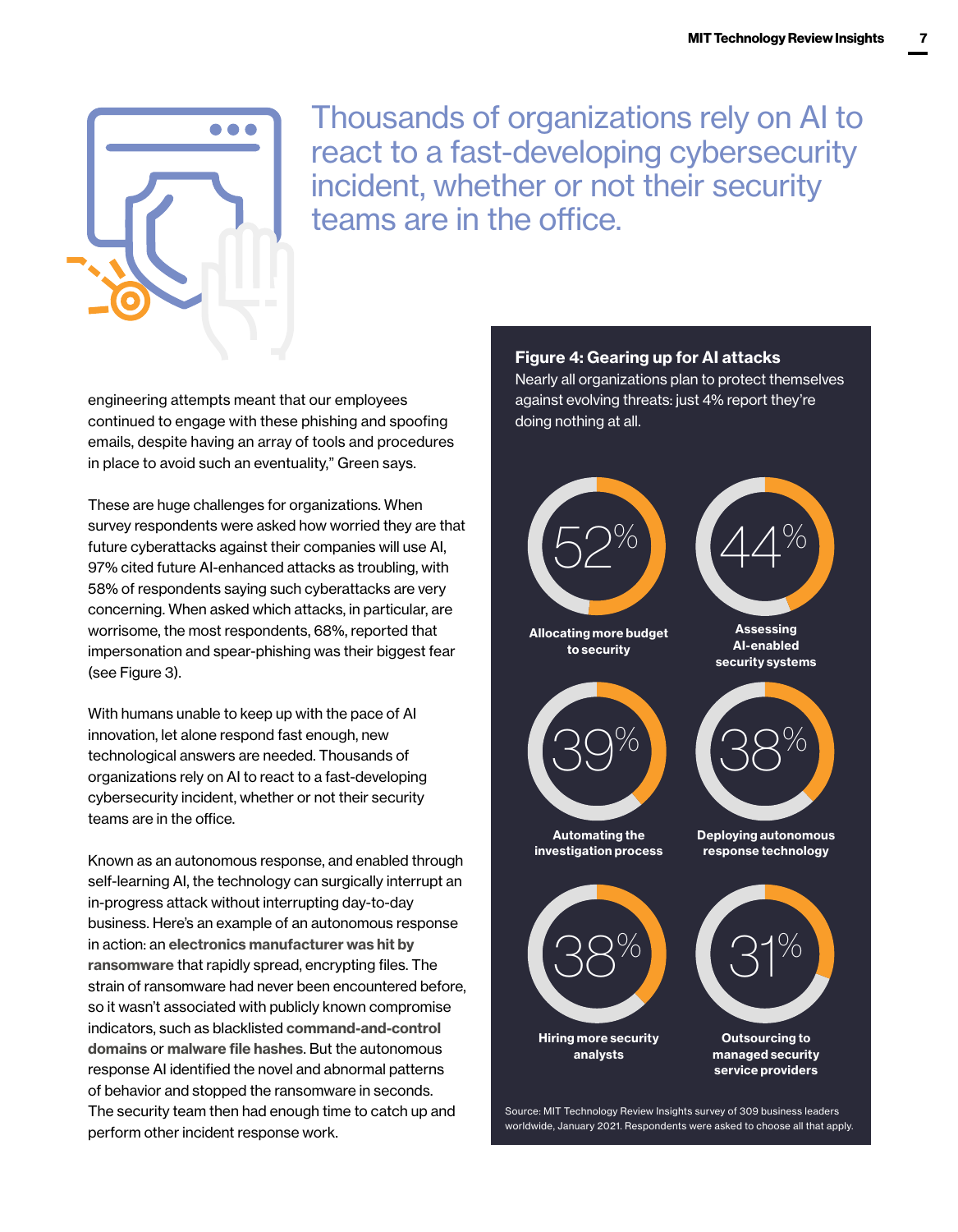

Organizations need to reform their strategies quickly, be prepared to defend their digital assets with AI, and regain the advantage over this new wave of sophisticated attacks.

Defensive AI is a force multiplier, Heinemeyer says. By automating the process of threat detection, investigation, and response, AI augments human IT security teams by stopping threats as soon as they emerge, so people have the time to focus on more strategic tasks at hand.

#### Preparing for offensive AI

The vast majority of respondents are actively gearing up for AI-powered cyberattacks. Security teams are increasingly relying on autonomous technologies that can respond at machine speed when a cyberattack occurs. When asked how they're preparing, survey respondents said that outside of allocating more budget to IT security and security audits, their organizations have also prioritized several defensive AI projects (see Figure 4).

With the onset of AI-powered attacks, organizations need to reform their strategies quickly, be prepared to defend their digital assets with AI, and regain the advantage over this new wave of sophisticated attacks.

Fortunately, it's easier to flip the switch than some may realize. McLaren Racing's Green can speak to that: when the pandemic forced lockdowns, he and his infrastructure team installed Darktrace's AI-powered technology to defend their email environment within two days. With the help of AI, Green's team can now focus on strategic priorities instead of stamping out the small fires of constant, low-level alerts. "Our cybersecurity team can then work with us on all of our weird and wonderful sensors in the cars and make sure those are nice and secure."

It's a simple formula: IT teams need to be duly prepared, Green says, because cybercriminal minds are turning to AI, too. "Much in the same way that lots of organizations look to use AI and machine learning to be more competitive, more efficient, to solve those big challenges they've got as companies, then you would start to expect that the same tools you're using to be more efficient and effective—other people will use those to try to attack you."

*To learn more about how AI responds to sophisticated cyberattacks, visit* [darktrace.com/en/supercharged-ai/](https://www.darktrace.com/en/supercharged-ai/).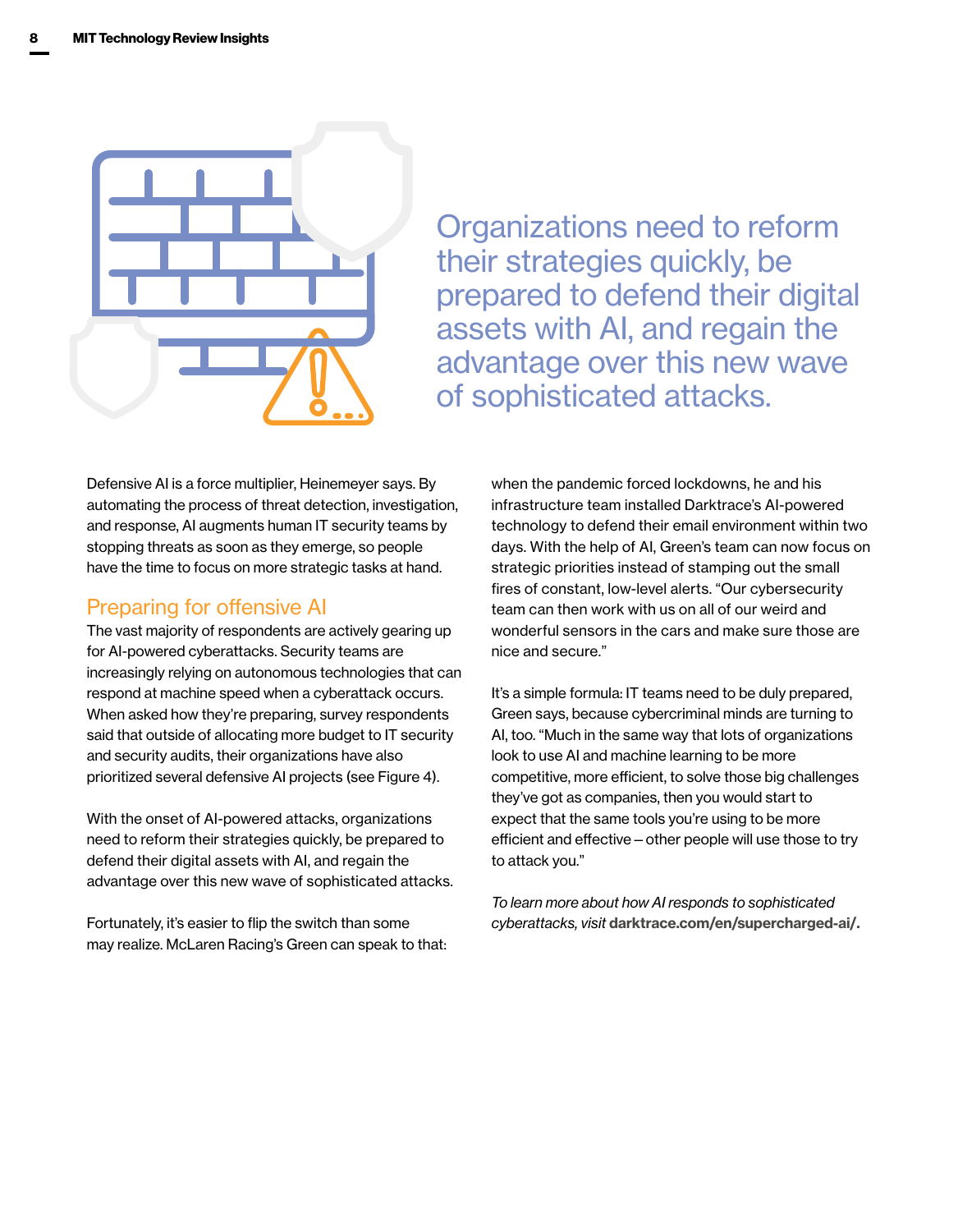"Preparing for AI-enabled cyberattacks" is an executive briefing paper by MIT Technology Review Insights. We would like to thank all participants as well as the sponsor, Darktrace. MIT Technology Review Insights has collected and reported on all findings contained in this paper independently, regardless of participation or sponsorship. Jason Sparapani and Laurel Ruma were the editors of this report, and Nicola Crepaldi was the publisher.

### About MIT Technology Review Insights

MIT Technology Review Insights is the custom publishing division of MIT Technology Review, the world's longest-running technology magazine, backed by the world's foremost technology institution—producing live events and research on the leading technology and business challenges of the day. Insights conducts qualitative and quantitative research and analysis in the US and abroad and publishes a wide variety of content, including articles, reports, infographics, videos, and podcasts. And through its growing MIT Technology Review Global Panel, Insights has unparalleled access to senior-level executives, innovators, and thought leaders worldwide for surveys and in-depth interviews.

### From the sponsor

Darktrace is the world's leading cyber AI company and the creator of Autonomous Response technology. It provides comprehensive, enterprise-wide cyber defense to over 4,500 organizations worldwide, protecting the cloud, email, IoT, traditional networks, endpoints, and industrial systems.

A self-learning technology, Darktrace AI autonomously detects, investigates and responds to advanced cyber-threats, including insider threat, remote working risks, ransomware, data loss and supply chain vulnerabilities.

The company has 1,500 employees and 44 office locations, and is headquartered in Cambridge, UK. Every 3 seconds, Darktrace AI fights back against a cyber-threat, preventing it from causing damage.



#### Illustrations

All Illustrations assembled by Scott Shultz Design. Covers, pages 3 and 7 illustrations by Motorama, Shutterstock. Page 4 illustration by Real Bot, Shutterstock; pages 5 and 8 illustrations by MuPlus, Shutterstock.

While every effort has been taken to verify the accuracy of this information, MIT Technology Review Insights cannot accept any responsibility or liability for reliance on any person *in this report or any of the information, opinions, or conclusions set out in this report.*

© Copyright MIT Technology Review Insights, 2021. All rights reserved.